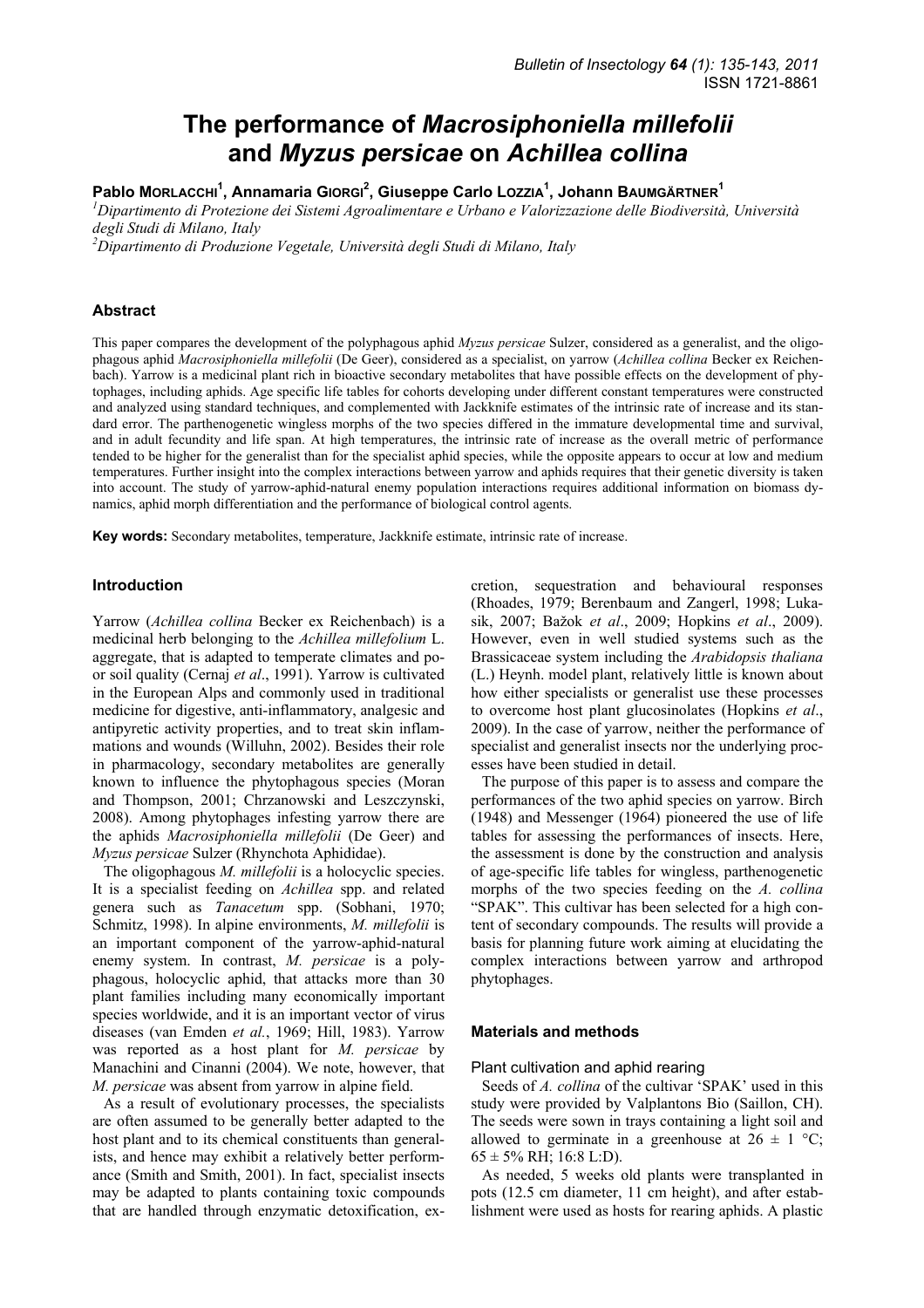cylinder ( $\varnothing$  11.5 cm, height 30 cm), was placed on the pot as a cage for the aphids; the top of the cylinder was closed with gauze to prevent the aphids from escaping and to allow air circulation.

Seeds of *Pisum sativum* L., cv. Progress No. 9 dwarf peas, were obtained from the Consorzio Agrario of Parma, and used as host plant for *M. persicae*. Pea seed were sown weekly in large pots  $(0, 20, \text{cm})$  using perlite (Agrilit<sup>®</sup> 3) as a substrate. One week after germination, the seedlings were infested with aphids.

*M. millefolii* specimens were collected in the fields during the growing season, and maintained in the laboratory on yarrow at 21 °C, 70  $\pm$  5% RH, 16:8 L:D. Colonies of *M. persicae* were made available by the Institute of Entomology of Piacenza. The colonies were maintained on *P. sativum* seedlings inside a climatic chamber, with constant conditions  $(21 \pm 1 \degree \text{C}; 65 \pm 5\%$ RH; 16:8 L:D). Periodically, yarrow and pea plants were replaced to guarantee host plant freshness and quality, and to avoid crowding in the colonies.

#### **Experiments**

The 3 week-old yarrow seedlings were individually transplanted in pots  $(0, 6.3, \text{cm})$ , height 8 cm) and kept in the greenhouse for another week before the experiments. The transplanted yarrow was covered with a transparent pot of the same size and, to prevent the aphids from escaping, the edges of the two pots were connected with a plastic film. The top of the cage was covered with gauze to permit air circulation.

Cohort experiments began 4 weeks after sowing *A. collina*. Two days before the beginning of the experiments, single adults of each species were put on individual plants, and individuals born within 24 hours were placed individually on caged plants. On average, a cohort consisted of 10 individuals that were placed in one of 5 bioclimatic chambers with constant conditions of 10, 15, 25 and 28 °C (65  $\pm$  5% RH; 16:8 L:D), respectively. For *M. millefolii* only, we conducted an additional experiment at 21 °C and 16:8 L:D. The development of individuals in all cohorts was monitored daily, or every 2 days if conditions prevented more frequent monitoring.

The fecundity of each adult was monitored regularly until the end of the life span. Developmental times of immature individuals, and adult longevity and fecundity rates were interpolated if needed to yield daily values for entering into age-specific life tables calculations.

### Data analysis

Immature development and survival Numerous functions relating developmental rates *r(T)* to constant temperatures have been proposed (Kontodimas *et al.*, 2004). In this work, we prefer a function with few parameters and high predictive capabilities, rather than a complex function with possibly better explicative but inferior predictive qualities. Equation 1 in Brière *et al.* (1999) appears to be appropriate for this purpose:

$$
r(T) = \alpha T(T - T_i)\sqrt{T_u - T}
$$
 [1]

where  $T =$  temperature,  $\alpha =$  constant,  $T_l =$  lower developmental threshold, and  $T_u$  = upper developmental threshold. Barlow (1962) and Mackauer and Way (1976) provided estimates for the lower threshold for *M. persicae*. From their work, we derived the lower threshold  $T_l$  = 4.5 The survival  $s_l$  of immature life stages was represented by a BETA function because of its capacity and flexibility to represent the temperature-dependent survival patterns:

$$
s_1(T) = \kappa (T - T_t)^{\lambda} (T_u - T)^{\gamma}
$$
 [2]

where  $T =$  temperature,  $\kappa =$  scaling parameter,  $\lambda$  and  $\gamma$  = BETA function parameters,  $T_l$  = lower developmental threshold, and  $T_u$  = upper developmental threshold. The values of the parameters  $T_l$  and  $T_u$  were obtained in equation [1].

Age-specific fecundity and survival of adults

The observed age specific fecundity is represented by a function proposed by Bieri *et al*. (1983):

$$
m(a) = \phi_1 \frac{(a - \phi_2)}{\phi_3^{(a - \phi_2)}} \tag{3}
$$

where  $a = \text{age}$ , in days, and  $\phi_1$ ,  $\phi_2$  and  $\phi_3 = \text{parameters}$ . The widely used Gompertz function represents the observed age specific survival  $s_2$  (Strehler, 1977):

$$
s_2(a) = \omega_1 e^{\left[\omega_2 e^{\omega_3 a}\right]}
$$
 [4]

where  $a =$  age in days, and  $\omega_1$ ,  $\omega_2$ ,  $\omega_3 =$  parameters.

Temperature-specific fecundity and life span

The temperature-dependent life span *l* of adults and the total fecundity *f* are represented by:

$$
l(T) = a_1 T (T - T_l) (T_u - T)^{b_1}
$$
 [5]

$$
f(T) = a_2 T (T - T_l)(T_u - T)^{b_2}
$$
 [6]

where  $T =$  temperature,  $a_1$ ,  $a_2$ ,  $b_1$ ,  $b_2 =$  constants,  $T_l$  = lower developmental threshold, and  $T_u$  = upper developmental threshold. The values of the parameters  $T_l$ and  $T_u$  were obtained in equation [1].

#### Intrinsic rate of increase

The intrinsic rate of increase  $r_m$  combines developmental time, fecundity and mortality in a statistics that is widely used to represent the performance of a population (Birch, 1948). We used the method of Hulting *et al*. (1990) for computing mean  $r_m$  and the standard error. This method is based on the Jackknife method proposed by Meyer (1957). Equation 1 in Brière *et al.* (1999) is used to describe the dependency of  $r_m$  on the temperature:

$$
r_m(T) = a_3 T (T - T_l) (T_u - T)^{b_3} \tag{7}
$$

where  $T =$  temperature and  $a_3$ ,  $b_3 =$  parameters; the lower and upper temperature thresholds  $T_l$  and  $T_u$  were obtained in equation [1].

The parameters *a*, *κ*, *λ*, *γ*, *a*1, *a*2, *a*3, *b*1, *b*2, *b*3, φ1, φ2, φ3,  $\omega_1$ ,  $\omega_2$ ,  $\omega_3$ , estimated via non-linear regression techniques using SPSS software. For *M. millefolii* the upper and the lower developmental threshold were also estimated, while for *M. persicae*, only the value of the upper developmental threshold was included in the pa-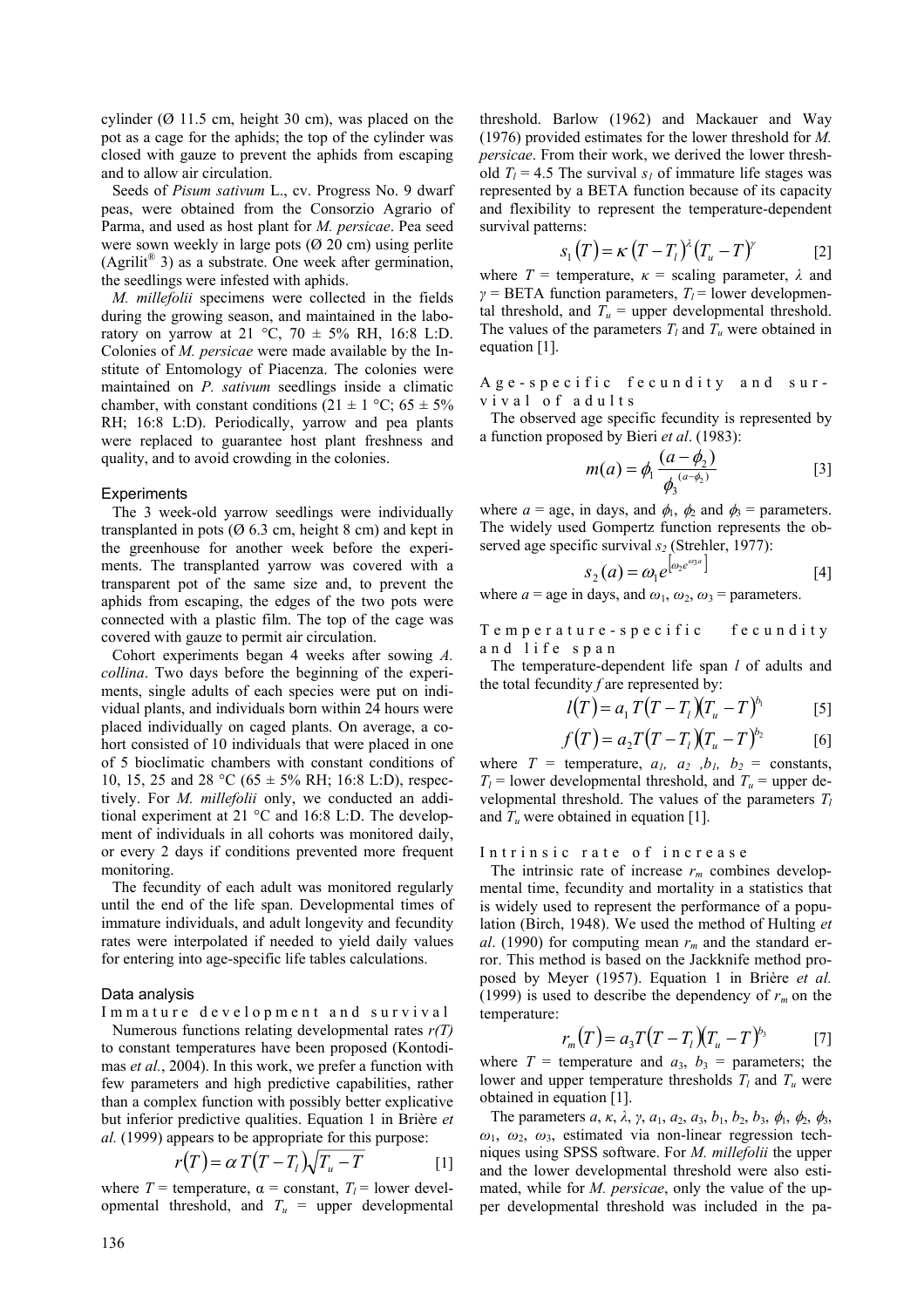

**Figure 1.** Developmental rate and survival of immature *M. millefolii* (a) and *M. persicae* (b) life stages at different temperatures. Black circles are the observed developmental rates  $(r; \text{mean} \pm \text{SE})$ , the continuous line represents the rate  $r(T)$  predicted by equation [1]; empty circles are the observed survival percentages  $(s<sub>1</sub>)$ , the continuous line represents the survival  $s_1(T)$  calculated by equation [2]. The parameters are given in tables 1 and 2.

rameter estimation procedure. To estimate the parameters for equation [3] and equation [4], we used the observations made for both species at 10, 15, 25 and 28 °C.

### **Results**

Immature development and survival Figure 1 shows that the developmental rates between the lower and upper threshold temperatures are adequately described by equation [1] with the parameter estimates listed in tables 1 and 2. Between 10 and 21 °C, the rate of development of the two species exhibits an approximately linear increase with temperature. In the case of *M. millefolii*, the rate reaches a plateau between 21 and 28 °C and abruptly decreases with increasing temperatures toward the upper temperature threshold. The rates of the generalist *M. persicae* are generally higher than the ones calculated for *M. millefolii.*

Figure 1 also shows that equation [2], with the parameter estimates given in tables 1 and 2, satisfactorily represents the temperature specific survival of the immature life stages between the upper and lower devel-

opmental thresholds. The survival of both aphids displays an approximately symmetrical pattern between the lower and the upper threshold. In general, the survival of the specialist *M. millefolii* is higher than that of the generalist *M. persicae*.

Age-specific fecundity and survival of adults

Temperature has a strong influence on the age-specific fecundity and the life span of the adults. Figure 2 summarizes the results obtained for both species at relatively low temperatures (10, 15 °C) and relatively high temperatures (25, 28 °C), and shows that these life table elements are adequately represented by equations [3] and [4].

At 10 °C, the reproduction of the specialist *M. millefolii* starts after 60 days and continues for a period of 57 days during which the daily maximum production per capita is 8 aphids, while the median life span is 129 days. At 15 °C, reproduction starts after 15 days and aphids produce a maximum of 61 nymphs during a period of about 59 days; the median life span is 31 days. At 25 °C, the adults start reproducing after 8 days and the fecundity decreases to 20 nymphs per aphid in 23 days,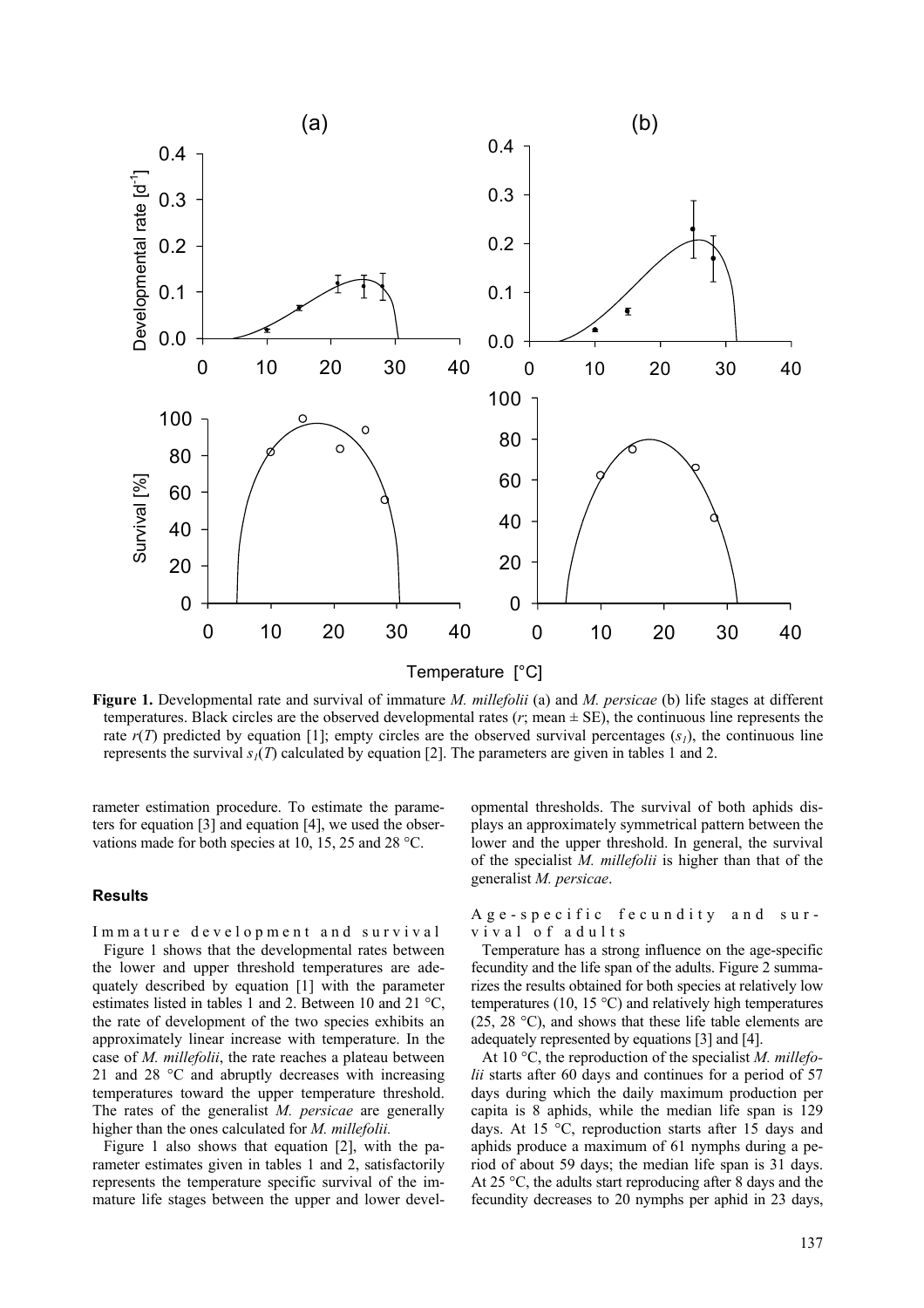| Developmental rate parameters (equation [1])        |                   |                  |                   | Survival function parameters (equation [2])        |                        |                  |  |  |  |  |
|-----------------------------------------------------|-------------------|------------------|-------------------|----------------------------------------------------|------------------------|------------------|--|--|--|--|
| $\alpha$                                            |                   |                  |                   | к                                                  |                        |                  |  |  |  |  |
| $1.08E-04 \pm 1.41E-05$                             |                   | $4.7 \pm 1.61$   | $30.4 \pm 0.48$   | $11.26 \pm 13.1$                                   | $0.42 \pm 0.28$        | $0.43 \pm 0.4$   |  |  |  |  |
| Age-specific fecundity parameters (equation [3])    |                   |                  |                   | Age-specific survival parameters (equation $[4]$ ) |                        |                  |  |  |  |  |
| $\Gamma$ (°C)                                       |                   | Ø,               | Øς                | $\omega_I$                                         | $\omega$ <sub>2</sub>  | $\omega$ 3       |  |  |  |  |
| 10                                                  | $0.28 \pm 0.048$  | $1.04 \pm 0.004$ | $52.15 \pm 1.411$ | $1.01 \pm 0.006$                                   | $2.0E-08 \pm 1.69E-08$ | $0.13 \pm 0.006$ |  |  |  |  |
| 15                                                  | $10.04 \pm 1.195$ | $1.11 \pm 0.008$ | $14.27 \pm 0.403$ | $1.07 \pm 0.03$                                    | $0.005 \pm 0.002$      | $0.10 \pm 0.009$ |  |  |  |  |
| 25                                                  | $10.25 \pm 0.72$  | $1.21 \pm 0.01$  | $7.27 \pm 0.139$  | $1.16 \pm 0.064$                                   | $0.07 \pm 0.024$       | $0.09 \pm 0.009$ |  |  |  |  |
| 28                                                  | $0.5 \pm 0.317$   | $1.32 \pm 0.138$ | $6.61 \pm 0.708$  | $1.03 \pm 0.042$                                   | $0.02 \pm 0.008$       | $0.22 \pm 0.022$ |  |  |  |  |
| Life span parameters (equation $[5]$ )              |                   |                  |                   | Total fecundity parameters (equation [6])          |                        |                  |  |  |  |  |
|                                                     | a <sub>1</sub>    |                  | $n_{1}$           | a <sub>2</sub>                                     |                        | h٠               |  |  |  |  |
| $7.10E-07 \pm 7.91E-07$                             |                   |                  | $4.74 \pm 0.40$   | $3.91E-04 \pm 2.43E-04$                            |                        | $2.31 \pm 0.24$  |  |  |  |  |
| Intrinsic rate of increase parameter (equation [7]) |                   |                  |                   |                                                    |                        |                  |  |  |  |  |
| a <sub>3</sub>                                      |                   |                  |                   | h <sub>2</sub>                                     |                        |                  |  |  |  |  |
| $9.46E-05 \pm 5.36E-05$                             |                   |                  |                   | $0.82 \pm 0.26$                                    |                        |                  |  |  |  |  |

**Table 1.** Life table parameter values with standard errors for the specialist aphid *M. millefolii* on yarrow.

**Table 2.** Life table parameter estimates with standard errors for the generalist aphid *M. persicae* feeding on yarrow.

| Developmental rate parameters (equation [1])        |                   |                  |                         | Survival function parameters (equation [2])     |                        |                  |  |  |  |
|-----------------------------------------------------|-------------------|------------------|-------------------------|-------------------------------------------------|------------------------|------------------|--|--|--|
| $\alpha$                                            |                   |                  |                         | к                                               |                        |                  |  |  |  |
| $1.57E-04 \pm 2.88E-05$                             |                   | 4.5              | $31.6 \pm 2.0$          | $1.95 \pm 2.81$                                 | $0.69 \pm 0.33$        | $0.72 \pm 0.25$  |  |  |  |
| Age-specific fecundity parameters (equation [3])    |                   |                  |                         | Age-specific survival parameters (equation [4]) |                        |                  |  |  |  |
| $T (^{\circ}C)$                                     |                   |                  |                         | $\omega_I$                                      | $\omega_2$             | $\omega_3$       |  |  |  |
| 10                                                  | $0.33 \pm 0.039$  | $1.04 \pm 0.002$ | $39.79 \pm 1.416$       | $1.03 \pm 0.012$                                | $7.24E-05 \pm 4.4E-05$ | $0.07 \pm 0.004$ |  |  |  |
| 15                                                  | $1.54 \pm 0.424$  | $1.09 \pm 0.018$ | $10.79 \pm 3.875$       | $1.57 \pm 0.207$                                | $0.12 \pm 0.058$       | $0.06 \pm 0.01$  |  |  |  |
| 25                                                  | $11.99 \pm 2.572$ | $1.23 \pm 0.033$ | $4.44 \pm 0.358$        | $1.03 \pm 0.022$                                | $0.02 \pm 0.006$       | $0.19 \pm 0.013$ |  |  |  |
| 28                                                  | $2.66 \pm 1.452$  | $1.58 \pm 0.234$ | $5.11 \pm 0.37$         | $1.17 \pm 0.197$                                | $0.05 \pm 0.064$       | $0.17 \pm 0.068$ |  |  |  |
| Life span parameters (equation $[5]$ )              |                   |                  |                         | Total fecundity parameters (equation [6])       |                        |                  |  |  |  |
|                                                     | a <sub>1</sub>    |                  |                         | a <sub>2</sub>                                  |                        | b٠               |  |  |  |
| $1.91E-12 \pm 3.69E-12$                             |                   |                  | $8.922977 \pm 0.636163$ | $5.20E-04 \pm 4.12E-04$                         |                        | $2.10 \pm 0.30$  |  |  |  |
| Intrinsic rate of increase parameter (equation [7]) |                   |                  |                         |                                                 |                        |                  |  |  |  |
| a <sub>3</sub>                                      |                   |                  |                         | h <sub>3</sub>                                  |                        |                  |  |  |  |
| $1.69E-04 \pm 1.29E-04$                             |                   |                  |                         | $0.58 \pm 0.35$                                 |                        |                  |  |  |  |

while at 28 °C the aphids are barely able to reproduce, giving birth to only 2 nymphs after 11 days during a very short period of 2 days; the median life span is 17 days.

The generalist *M. persicae* is generally less productive, giving birth to half the number of aphids than the specialist, while the age-specific survival is similar. At 10  $^{\circ}C$ , the reproduction starts earlier (day 43<sup>rd</sup>) and lasts longer (110 days) than in the case of *M. millefolii*; the median life span is 128 days*.* At 15 ºC, adults start to reproduce after 17 days and continue for 46 days, producing a maximum of 11 aphids during a median life span of 34 days. At 25 ºC, the beginning of reproduction is on day 14 and lasts until day 35; the peak is reached on day 32; the median life span is 17 days. At 28 ºC, reproduction begins on day 5 and continues for a period of 16 days; the maximum production of 4 aphids occurs on day 3 after the adult moult, while the median life span is 18 days.

Temperature-specific fecundity and life span

Figure 3 depicts the effect of constant temperatures on the fecundity and life span of the two aphids. Accordingly, the adults develop and reproduce in the temperature interval delimited by the lower and upper thresholds of 4.7 and 30.4 ºC for the specialist, and of 4.5 and 31.6 ºC for the generalist aphid, respectively. The high temperatures have similar effects on the two species which can hardly reproduce and survive at 28 °C. Interestingly, at 10 ºC, the females of the specialist produce on average a total of 17.6 nymphs, while the generalist produces 25.7 aphids. However, at 15 ºC the performance is reversed, with *M. millefolii* producing 42.5 aphids and *M. persicae* giving birth to a total of 14.17 aphids.

Intrinsic rate of increase

Figure 4 shows that the equation [7] with the parameter estimates given tables 1 and 2 satisfactorily represent the dependency of the intrinsic rate of increase on temperatures between the lower and upper thresholds (4.7 and 30.4 ºC for the specialist *M. millefolii*, and of 4.5 and 31.6 ºC for the generalist *M. persicae*, respectively). In both cases, the decrease at high temperatures toward the threshold begins before 28 ºC. At high temperatures, the intrinsic rate of increase as the overall metric of performance tended to be higher for the generalist than for the specialist aphid species, while the predicted performance of the specialist appears to be better at low and medium temperatures.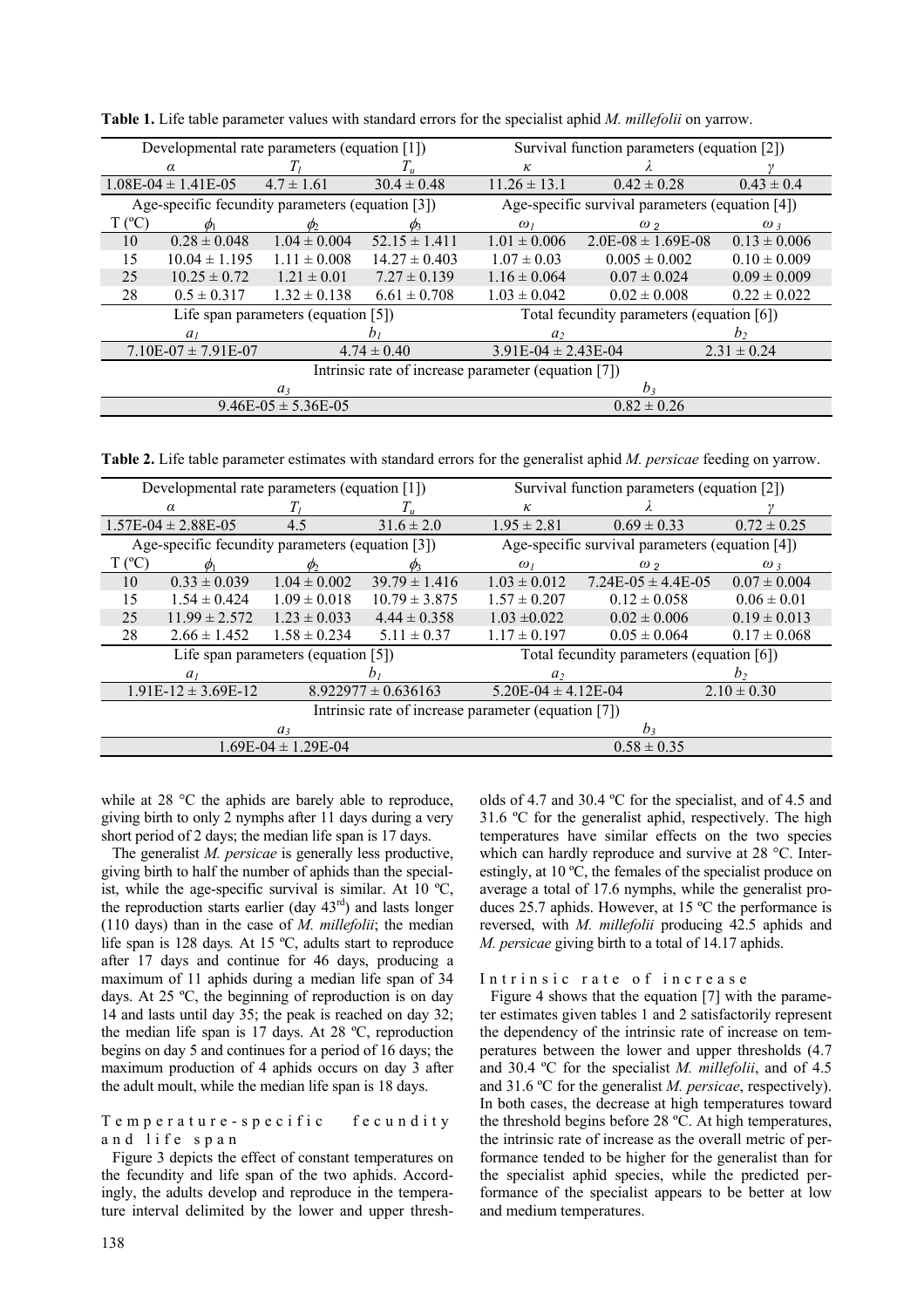

**Figure 2.** Age-specific per capita fecundity and age-specific survival of *M. millefolii* (a) and *M. persicae* (b). On every  $5<sup>th</sup>$  day, the black circles represent the observed daily nymph production per female, while the continuous line represents the fecundity  $m(a)$  calculated according to equation [3]; on every  $5^{\text{th}}$  day, the empty triangles represent the observed proportions of surviving adults  $(s_2)$ , while the dotted line represents the calculated age-specific survival  $s_2(a)$  according to equation [4]. The parameters are given in tables 1 and 2.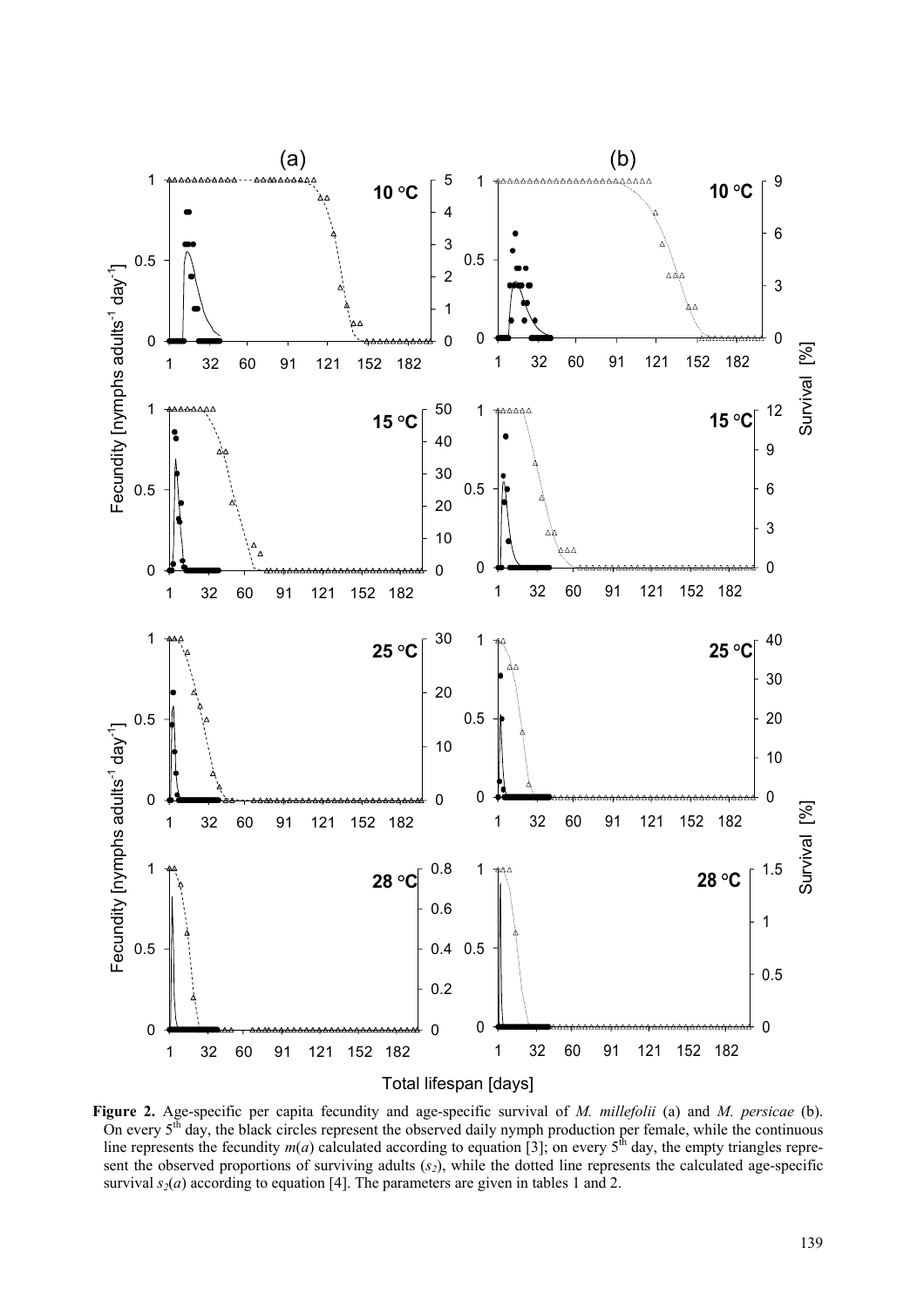

**Figure 3**. The total fecundity per female and the life span of *M. millefolii* (a) and of *M. persicae* (b), in relation to constant temperatures. The dots represent the observed data, i.e. the average total numbers of young produced per female (*M*) and the average life spans (*l*), while the continuous lines represent the predicted fecundity *M*(*T*) (equation [6]) and life span *l*(*T*) (equation [5]). The parameters are given in tables 1 and 2.



**Figure 4.** The intrinsic rate of increase of *M. millefolii* (a) and *M. persicae* (b), at different constant temperatures. The black circles represent the intrinsic rate of increase with standard errors ( $r_m \pm SE$ ), while the lines represent the calculated intrinsic rates of increase  $r_m(T)$  according to equation [7]. The parameters are given in tables 1 and 2.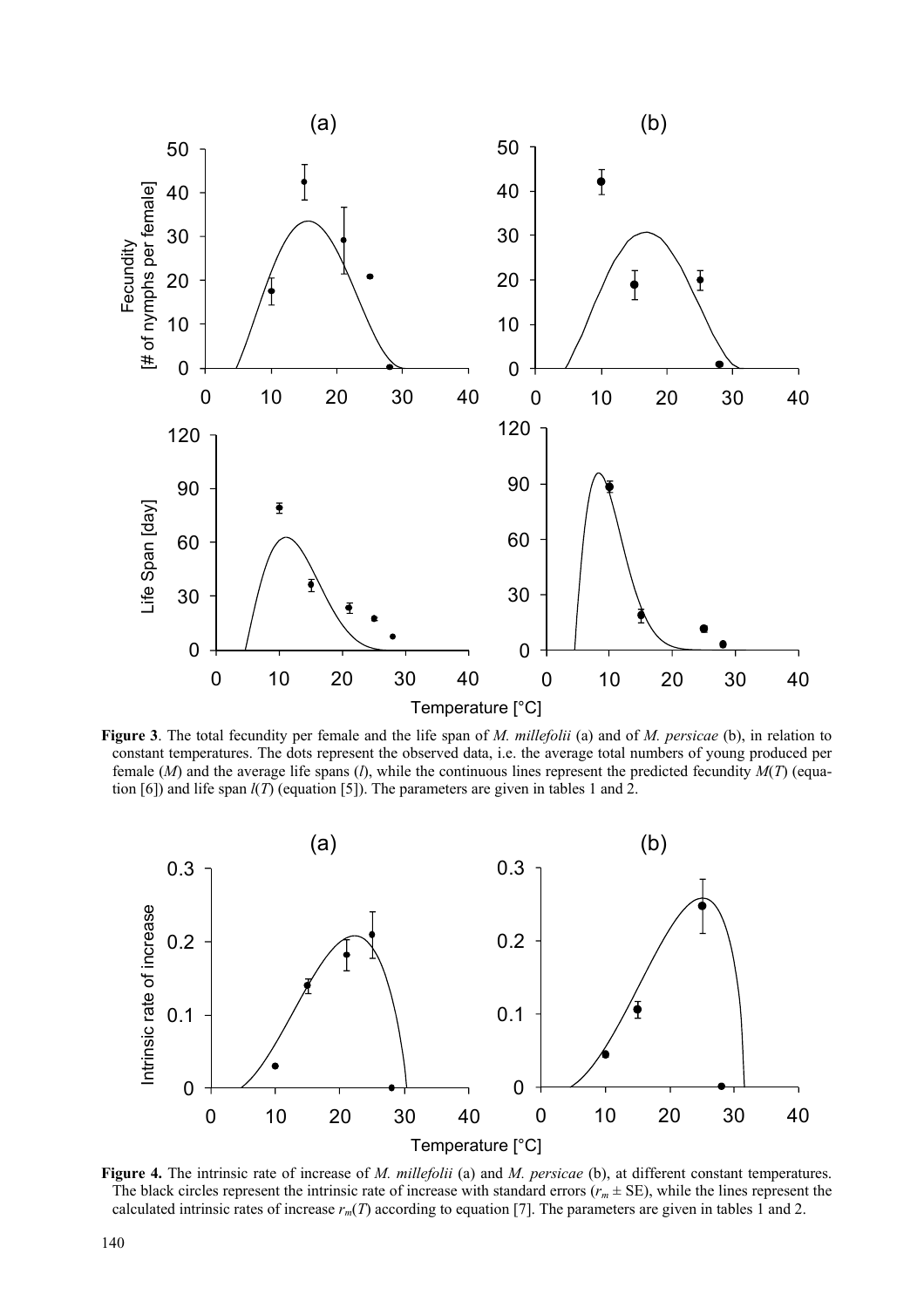# **Discussion**

Our study deals with the effects of a medicinal plant, known for a high content of secondary metabolites, on a generalist and a specialist aphid. Plant effects on phytophages resulting from phytochemical reactions to phytophagous are of great interest in current ecological work (Karban and Baldwin, 1997; Stout *et al*., 1998; Messina *et al.*, 2002; Traw and Dawson, 2002). It is generally assumed that the response of the plant negatively affects the performance of phytophages (Karban and Myers, 1989; Trewhella *et al*., 1997). However, experimental work shows inconsistent results (Jermy, 1984; Faeth, 1991; Raupp and Tallamy, 1990; Krischik *et al*., 1991; Agrawal, 1999). In agreement with the general assumption, the performance of *M. persicae*, expressed in developmental time, survival and adult life span as well as in the intrinsic rate of increase, appears to be weaker on yarrow than on other well-studied host plants including *Solanum tuberosum* L., *Nicotiana* spp., *Chrysanthemum* spp., *Piper* spp. and *Cruciferae* species (Wyatt and Brown, 1977; Kuo, 1992; Costello and Altieri, 1994; Otha and Othaishi, 2002; Davis *et al*., 2006; Davis and Radcliffe, 2008; Shahidi-Noghabi *et al*., 2009). However, additional studies are required to ascertain this aspect mainly because of the narrow genetic basis of *M. persicae* described as follows.

In our study, *M. millefolli* was collected in yarrow fields, while *M. persicae* originated from individuals collected on *Prunus* spp. and maintained on *P. sativum*. The narrow genetic basis may be responsible for an underperformance of *M. persicae* on yarrow. Geneticallybased differences in the performance of pea aphids (*Acyrthosiphon pisum* Harris) are reported by Via (1991) and Hufbauer (2001). The performance of both aphids under study may be affected by the high content of secondary compounds of the cultivar used. Cabbage (*Brassica oleracea* L.) cultivars, for example, have different glucosinolate profiles that only partly overlap (Poelman *et al*., 2008a). The profiles produced a different ranking order for each of the studied lepidopteran species (Poelman *et al*., 2008b). Hence, to assess the performance of the phytophages in a more comprehensive way than done in this study a wider genetic diversity of both the host plant and the phytophages should be taken into consideration.

If the performance is assessed in terms of immature developmental time and mortality, reproduction and adult life span, *M. millefolii* generally performed better than *M. persicae* across all the temperatures permitting the development. Because of the emphasis given to alpine conditions, lower experimental temperature conditions were given priority over high temperatures. As a result, the estimated upper threshold for *M. persicae* is associated with a high standard error (table 2). The survival of *M. millefolii* nymphs was higher and the life span of adults longer, while the fecundity was similar to the one expressed by *M. persicae* across all the temperatures. However, *M. persicae* had a shorter immature developmental time than *M. millefolii*. Noteworthy are also the responses at 10, 25 and 28 ºC where the ageand temperature-specific fecundities were higher for *M. persicae*. In comparison with *M. persicae*, the performance of *M. millefolii* appears to be better at low and medium and worse at high temperatures. The result confirms that a general assessment of the performance should be done on  $r_m$  rather than on single life table parameters, and the entire range of temperatures permitting development should be taken into account, rather than considering favourable temperatures only.

The literature provided inconclusive results regarding comparisons between generalists and specialists. Hopkins *et al*. (2009) expect that a generalist generally performs better than a specialist. Poelman *et al*. (2008b) observed that the performance of the generalist lepidopteran *Mamestra brassicae* (L.) was similar to the specialist lepidopteran *Plutella xylostella* (L.) on Brassicaceae that has a high concentration of host-plant specific secondary chemicals.

The life table statistics obtained in this study could be used for the development of single-species models under unlimited resources (Smith and Smith, 2001). Instead, our work ultimately aims at the study of multitrophic population interactions in the yarrow system. Among the important processes in the dynamics of aphid populations is morph differentiation in response to plant effects and environmental conditions (Holst and Ruggle, 1997; Braendle *et al*., 2006; Frantz *et al*., 2010). Possibly, a generalist responds faster to low food quality by producing winged morphs able to find host plants of better quality. Another important element for consideration in aphid population dynamics is the biomass and energetics of aphids (Gutierrez, 1996). In this study, adults of the specialist *M. millefolii* had a higher fresh weight (5.73 mg  $\pm$  0.88, n = 30) than the generalist *M. persicae* (2.75 mg  $\pm$  0.076, n = 56). The difference may be due to different immature development times, phloem sap intake and assimilation efficiency. The faster immature development of *M. persicae* may contribute to this difference, while the other aspects relevant for explaining the difference are discussed by Hopkins *et al*. (2009) and Schowalter (2006) who provide general information on the adjustments of feeding behaviour and the increased efficiency in assimilation rates of specialists.

The relationship between numbers and biomass quantity and quality profoundly affects the dynamics of the interactions between parasitoids and hosts, and between predators and prey (Gutierrez *et al*., 1993; Francis *et al*., 2000; Jalali *et al*., 2009; Lundgren *et al*., 2010). Multitrophic population interactions may be influenced by the content of secondary metabolites. In the well studied *Brassica* system for example, the glucosinolate concentrations in a *Brassica nigra* (L.) cultivar, which were 3.5 times higher than concentrations in a *B. oleracea* cultivar, resulted in negative effects on the fourth trophic level, represented by the hyperparasitoid *Lysibia nana* Gravenhorst parasitizing *Cotesia glomerata* L. (Harvey *et al*., 2003).

In conclusion, the parthenogenetic wingless morphs of the specialist and generalist aphid species differed in the immature developmental time and survival, and in adult fecundity and life span. The difference in the intrinsic rates of increase as the overall metric of performance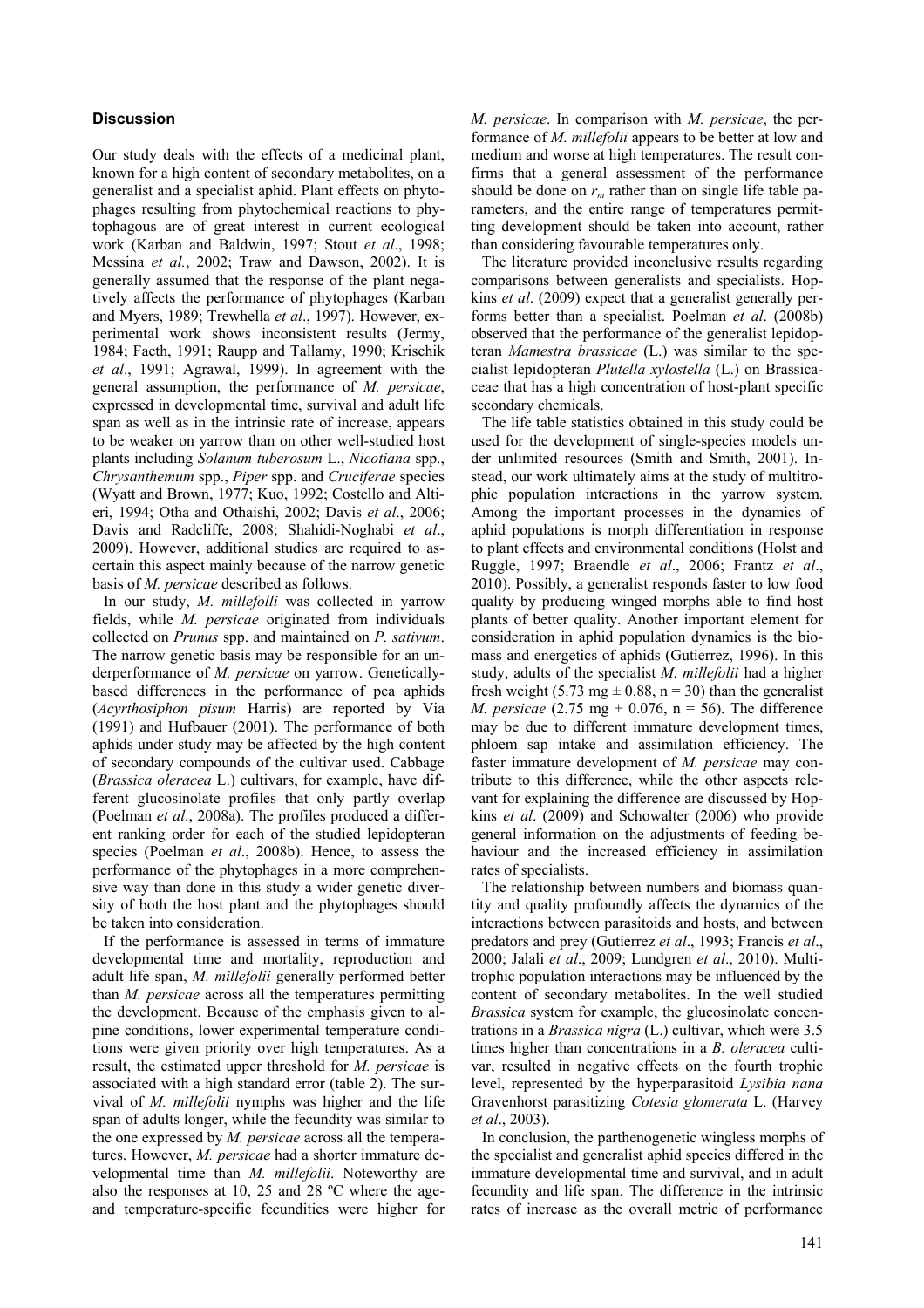depended on temperature: at high temperatures, the performance tended to be higher for the generalist than for the specialist, while the opposite appeared to occur at low and medium temperatures.

#### **Acknowledgements**

Mr Raselli (www.bioraselli.ch) kindly made available his yarrow fields for aphid collection.

# **References**

- AGRAWAL A. A., 1999.- Induced responses to herbivory in wild radish: effects on several herbivores and plant fitness.- *Ecology*, 80: 1713-1723.
- BARLOW C. A., 1962.- The influence of temperature on the growth of experimental populations of *Myzus persicae* (Sulzer) and *Macrosiphum euphorbiae* (Thomas) (Aphididae).- *Canadian Journal of Zoology*, 40: 145-156.
- BAŽOK R., BARČIĆ J. I., EDWARDS C. R., 2009.- Effects of proteinase inhibitors on western corn rootworm life parameters.- *Journal of Applied Entomology,* 129: 185-190.
- BERENBAUM M. R., ZANGERL A. R., 1998.- Chemical phenotype matching between a plant and its insect herbivore.- *Proceedings of the National Academy of Sciences of the United States of America,* 95: 13743-13748.
- BIERI M., BAUMGÄRTNER J., BIANCHI G., DELUCCHI V., VON ARX R., 1983.- Development and fecundity of pea aphid (*Acyrthosiphon pisum* Harris) as affected by constant temperatures and by pea varieties.- *Mitteilungen der Schweizerischen Entomologischen Gesellschaft*, 56: 163-171.
- BIRCH L. C., 1948.- The intrinsic rate of natural increase of an insect population.- *Journal of Animal Ecology*, 17: 15-26.
- BRAENDLE C., DAVIS G. K., BRISSON J. A., STERN D. L., 2006.- Wing dimorphism in aphids.- *Heredity*, 97: 192-199.
- BRIÈRE J. F., PRACROS P., LE ROUX A. Y., PIERRE J. S., 1999.- A novel rate model of temperature-dependent development for arthropods.- *Environmental Entomology*, 28: 22-29.
- CERNAJ P, GALAMBOSI B., HELEMIKOVA A., 1991.- Effect of spacing and cultivation site on some biological and agricultural properties of *Achillea collina* Becker.- *Herba Hungarica*, 30: 15-26.
- CHRZANOWSKI G., LESZCZYNSKI B., 2008.- Induced accumulation of phenolics acids in winter triticale (*Triticosecale* Wittm.) under insect feeding.- *Herba Polonica*, 54: 33-40.
- COSTELLO M. J., ALTIERI M. A., 1994.- Abundance, growth rate and parasitism of *Brevicoryne brassicae* and *Myzus persicae* (Homoptera: Aphididae) on broccoli grown in living mulches.- *Agriculture, Ecosystems and Environment*, 52: 187-196.
- DAVIS J. A., RADCLIFFE E. B., 2008.- Reproduction and feeding behavior of *Myzus persicae* on four cereals.- *Journal of Economic Entomology*, 101: 9-16.
- DAVIS J. A., RADCLIFFE E. B., RAGSDALE D. W., 2006.- Effects of high and fluctuating temperatures on *Myzus persicae* (Hemiptera: Aphididae).- *Environmental Entomology*, 35: 1461-1468.
- FAETH S. H., 1991.- Inducible responses and interactions among oak folivores, pp. 293-324. In: *Phytochemical induction by herbivores* (RAUPP M. J., TALLAMY D.W., Eds).- Wiley, New York, USA.
- FRANCIS F., HAUBRUGE E., GASPAR C., 2000.- Influence of host plants on specialist / generalist aphids and on the development of *Adalia bipunctata*.- *European Journal of Entomology*, 97: 481-485.
- FRANTZ A., PLANTEGENEST M., SIMON J. C., 2010.- Host races of the pea aphid *Acyrthosiphon pisum* differ in male wing phenotypes.- *Bulletin of Entomological Research*, 100: 59-66.
- GUTIERREZ A. P., 1996.- *Applied population ecology: a supply/demand approach*.- Wiley, New York, USA.
- GUTIERREZ A. P., NEUENSCHWANDER P., VAN ALPHEN J. J. M., 1993.- Factors affecting biological control of cassava mealybug by exotic parasitoids: a ratio-dependent supply-demand driven model.- *Journal of Applied Ecology*, 30: 706-721.
- HARVEY J. A., VAN DAM N. M., GOLS R., 2003.- Interactions over four trophic levels: foodplant quality affects development of a hyperparasitoid as mediated through a herbivore and its primary parasitoid.- *Journal of Animal Ecology*, 72: 520-31.
- HILL D. S., 1983.- *Agricultural insect pests of the tropics and their control.*  $2^{nd}$  *ed.*- Cambridge University Press, New York, USA.
- HOLST N., RUGGLE P., 1997.- A physiologically based model of pest-natural enemy interactions.- *Experimental and Applied Acarology*, 21: 325-341.
- HOPKINS R. J., VAN DAM N. M., VAN LOON J. J. A., 2009.- Role of glucosinolates in insect - plant relationships and multitrophic interactions.- *Annual Review of Entomology*, 54: 57-83.
- HUFBAUER R. A., 2001.- Pea aphid-parasitoid interactions: have parasitoids adapted to differential resistance?- *Ecology*, 82: 717-725.
- HULTING F. L., ORR D. B., OBRYCKI J. J., 1990.- A computer program for calculation and statistical comparison of intrinsic rates of increase and associated life parameters.- *Florida Entomologist*, 73: 601-612.
- JALALI M. A., TIRRY L., DE CLERCQ P., 2009.- Effects of food and temperature on development, fecundity and life-table parameters of *Adalia bipunctata* (Coleoptera: Coccinellidae).- *Journal of Applied Entomology*, 133: 615-625.
- JERMY T., 1984.- Evolution of insect host relationships.- *American Naturalist*, 124: 609-630.
- KARBAN R., BALDWIN I. T., 1997.- *Induced responses to herbivory*.- The University of Chicago Press, Chicago, USA.
- KARBAN R., MYERS J. H., 1989.- Induced plant responses to herbivory.- *Annual Review of Ecology and Systematics,* 20: 331-348.
- KONTODIMAS D. C., PANAGIOTIS A. E., STATHAS G. J., ECONOMOU L. P., 2004.- Comparative temperaturedependent development of *Nephus includens* (Kirsch) and *Nephus bisignatus* (Boheman) (Coleoptera: Coccinellidae) preying on *Planococcus citri* (Risso) (Homoptera: Pseudococcidae): evaluation of a linear and various nonlinear models using specific criteria.- *Environmental Entomology*, 33: 1-11.
- KRISCHIK V. A., GOTH R. W., BARBOSA P., 1991.- Generalized plant defense effects on multiple species.- *Oecologia*, 85: 562-571.
- KUO M. H., 1992.- Population parameters of the green peach aphid, *Myzus persicae* (Sulzer) reared on radish and potato at various constant temperatures.- *Plant Protection Bulletin (Taiwan)*, 34: 180-191.
- LUKASIK I., 2007.- Changes in activity of superoxide dismutase and catalase within cereal aphids in response to plant odihydroxyphenols.- *Journal of Applied Entomology*, 131: 209-214.
- LUNDGREN J. G., TOEPFER S., HAYE T., KUHLMANN U., 2010.- Haemolymph defence of an invasive herbivore: its breadth of effectiveness against predators.- *Journal of Applied Entomology*, 134: 439-448.
- MACKAUER M., WAY M. J., 1976.- *Myzus persicae* Sulz. an aphid of world importance. In: *Studies in biological control. International biological programme 9* (Delucchi V., Ed.).- Cambridge University Press, Cambridge, UK.